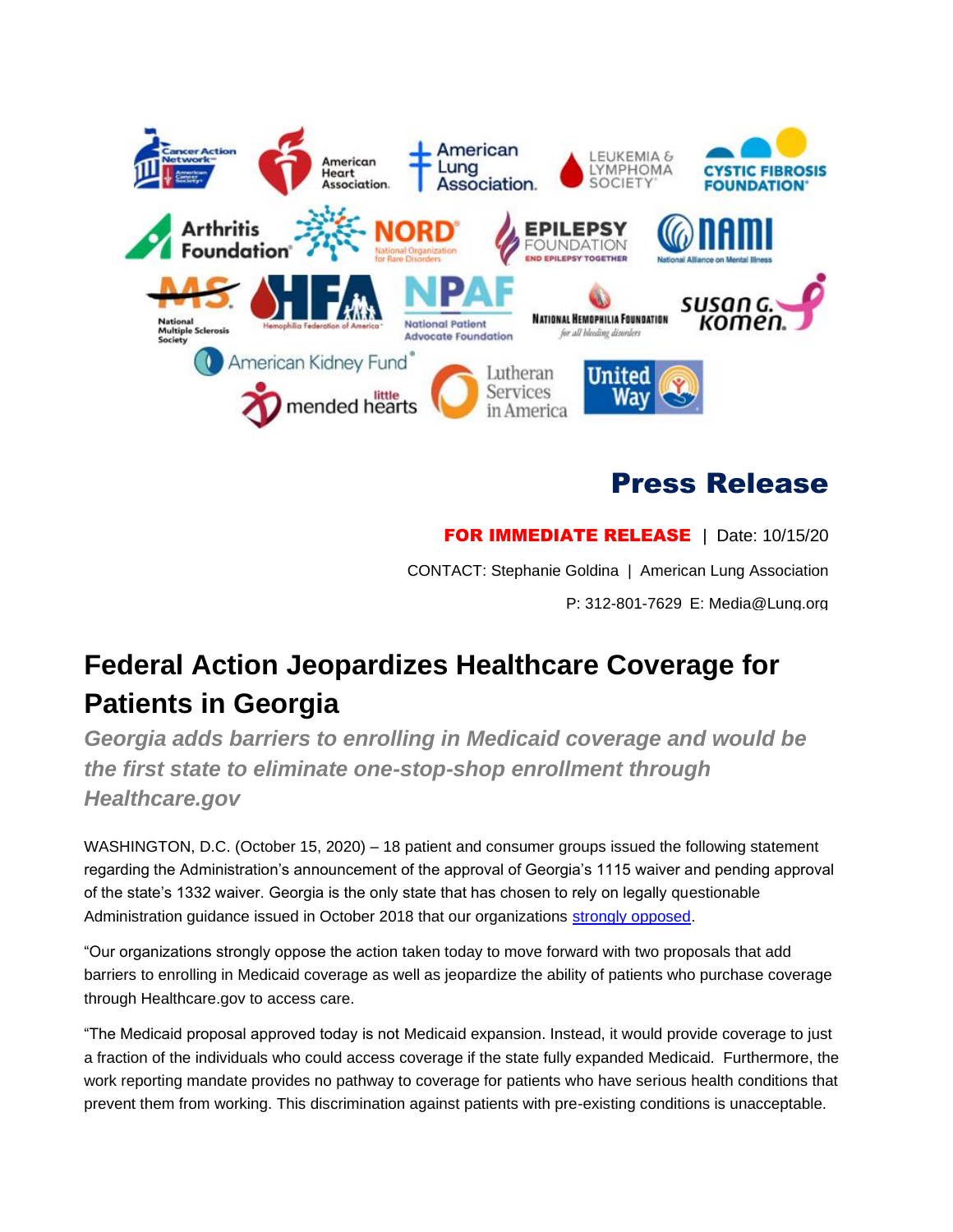"Upon final approval, the so-called "Georgia Access" Model would reduce access to comprehensive health insurance by prohibiting Georgians from using Healthcare.gov to enroll in coverage. The state's plan will encourage the sale of insurance products that discriminate against people with pre-existing conditions and undermine the market for comprehensive, affordable health insurance. By pursuing these plans, the state dramatically increases the risk of consumer confusion and scams, creating a high likelihood that people will lose coverage and others will enroll in substandard plans, like short-term limited-duration plans, that are inadequate for their health needs.

"This action would be problematic at any time. But it's truly beyond comprehension that – in the midst of a pandemic and a recession – the federal government and Georgia are teaming up to reduce low-income residents' access to healthcare. Our organizations strongly urge the Administration to halt implementation and additional approvals of these and any waivers that jeopardize patients' access to quality and affordable healthcare."

American Cancer Society Cancer Action Network American Heart Association American Kidney Fund American Lung Association Arthritis Foundation Cystic Fibrosis Foundation Epilepsy Foundation Hemophilia Federation of America The Leukemia & Lymphoma Society Lutheran Services in America Mended Hearts & Mended Little Hearts National Alliance on Mental Illness National Hemophilia Foundation National Multiple Sclerosis Society National Organization for Rare Disorders (NORD) National Patient Advocate Foundation Susan G. Komen United Way Worldwide

###

## **About the American Lung Association**

The American Lung Association is the leading organization working to save lives by improving lung health and preventing lung disease through education, advocacy and research. The work of the American Lung Association is focused on four strategic imperatives: to defeat lung cancer; to champion clean air for all; to improve the quality of life for those with lung disease and their families; and to create a tobacco-free future. For more information about the American Lung Association, a holder of the coveted 4-star rating from Charity Navigator and a Gold-Level GuideStar Member, or to support the work it does, call 1-800-LUNGUSA (1-800- 586-4872) or visit: [Lung.org.](http://lung.org./)